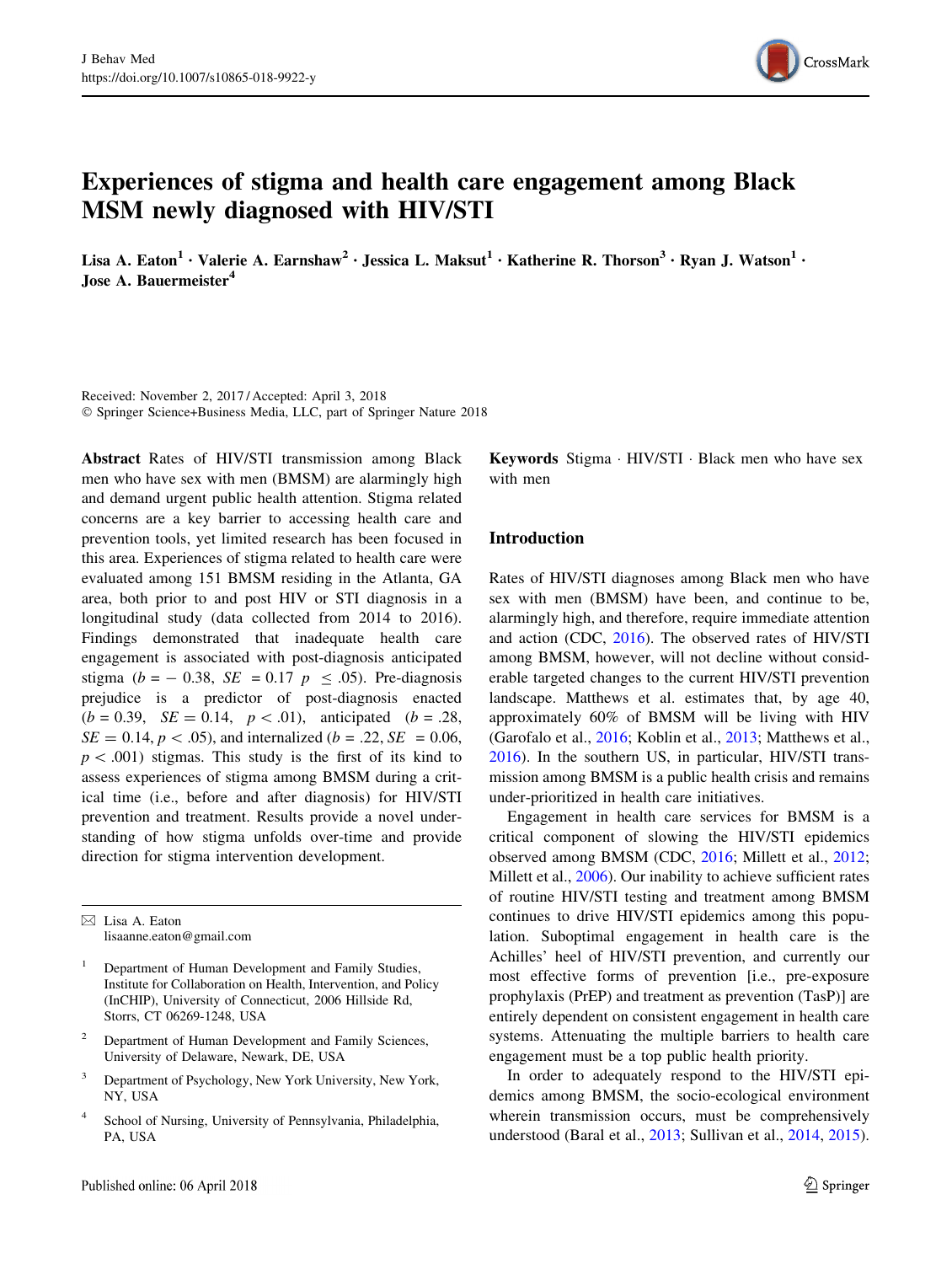Stigma and its relationship to health care engagement is one such area in need of further investigation. Earnshaw and Chaudoir [\(2009](#page-7-0)) proposed the HIV Stigma Framework in order to conceptualize how stigma affects health outcomes for both people at-risk for and living with HIV/STI. This framework proposes that experiencing stigma [i.e. enacted stigma (experiencing mistreatment), anticipated stigma (expectation of future mistreatment), and internalized stigma (personal endorsement of stereotypes and prejudice)] can affect health-related outcomes, such as an individual's likelihood of accessing medical care. Experiences of stigma are considered stigma mechanisms that result from possessing a socially devalued characteristic (such as HIV or STI diagnoses). Further, stigma mechanisms manifest through the existence of stigma drivers [i.e., prejudice (negative feelings), stereotypes (negative groupbased beliefs), and discrimination (endorsing mistreatment of stigmatized groups)]. Stigma drivers are social beliefs that serve to identify and describe socially devalued characteristics. This framework provides guidance on how stigma impacts health outcomes such as engagement in health care, but has yet to be tested in a longitudinal model.

The need to better understand stigma as a barrier that impacts health care access is evident in the literature. The word 'stigma' is frequently observed in scholarly work as a catch-all phrase that fails to capture important dimensions of stigma, such as, type, source, and attribution (Dowshen et al., [2009;](#page-7-0) Turan et al., [2017b](#page-8-0); Vanable et al., [2006\)](#page-8-0). This shortcoming is of concern as recent work has demonstrated the importance of type of stigma as an explanatory factor in health outcomes, and notably, the strength of these relationships has varied by stigma type (Golub & Gamarel, [2013;](#page-7-0) Quinn et al., [2017;](#page-7-0) Turan et al., [2017a\)](#page-8-0). This work, however, has primarily focused on health related outcomes (e.g., HIV viral load, medication adherence) with health care engagement serving, presumably, as the mediating variable between stigma and health outcomes. Experiences of stigmas and health care engagement has been rarely studied.

For the current study, stigma mechanisms were used to predict health care engagement among BMSM newly diagnosed with HIV or STI. BMSM were categorized into two groups: those who were adequately or inadequately (defined below) engaged in health care. Specifically, HIV and STI prejudice, stereotypes, and discrimination were assessed prior to HIV or STI diagnosis, and experiences of enacted, anticipated, and internalized stigma were assessed longitudinally at multiple time points post diagnosis. Three separate models were tested, one model for each stigma mechanism (internalized, enacted, and anticipated). Based on HIV Stigma Framework, it was hypothesized that health care engagement would be negatively associated with experiencing stigma mechanisms and drivers.

# Methods

### Participants and procedures

Participants were recruited using online advertisements (e.g., dating apps, craigslist, BGClive.com), as well as infield, active recruitment at gay-identified bars, clubs, parks, and sex parties. Potential participants were described details related to the study, including that they would be asked to partake in a survey assessment and complete biological testing for HIV, syphilis, chlamydia, and gonorrhea. Participants were followed in a yearlong longitudinal study that included monthly assessments focused on stigma measures and HIV/STI-related health care engagement. Participants completed 14 audio computer assisted self-interview (ACASI) assessments in total; 1 prior to diagnosis, 1 one-week post-diagnosis, and 12 monthly assessments post-diagnosis for 1 year.

Participants included 151 BMSM residing in the Atlanta, GA metropolitan area. All participants provided written informed consent. As part of a larger longitudinal study (Eaton et al., [2017\)](#page-7-0), 351 BMSM were tested for HIV and 271 BMSM were tested for STI at 4 time points over 1 year. From these study testing procedures, 50 participants were newly diagnosed with HIV (50/351, 13.5%) and 101 were newly diagnosed with gonorrhea, chlamydia and/or syphilis (101/271, 37%). Participants testing positive for either HIV or STI enrolled into the current year-long study, and enrollment occurred between 2014 and 2016. Participants who did not test positive for HIV or STIs were referred to other available studies.

The research site is primarily focused on community outreach and provides linkage to health care providers for ongoing HIV/STI treatment. Due to the need to link participants not only to immediate treatment but also to ongoing, long-term care, project staff worked with each participant to identify and coordinate HIV/STI-related health care with a local health department, clinic, or private practice provider that best suited the needs of the participant. Using existing relationships with numerous treatment providers, project staff coordinated the linkage to the initial treatment appointment with participant and the provider.

### Measures

### Stigma drivers: prejudice, stereotypes, and discrimination

Stigma drivers were measured using multiple items for each construct and were based on adapted measures (Earnshaw & Chaudoir, [2009;](#page-7-0) Earnshaw et al., [2013](#page-7-0)). Prejudice (i.e., negative feelings) towards people with HIV or STI was assessed using a total of six items. Three items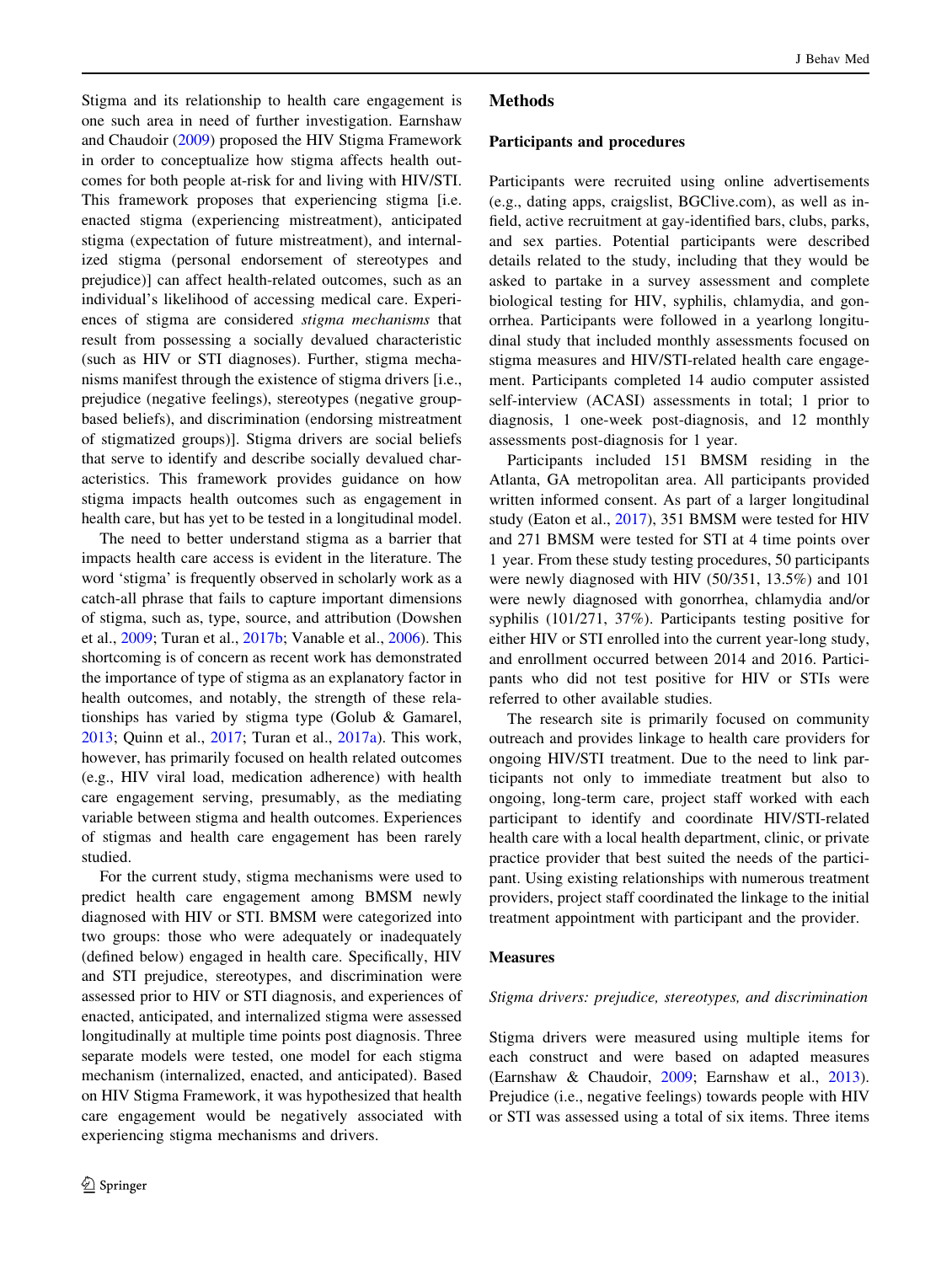focused on HIV and these items were then repeated for STIs [e.g., People who are HIV positive make me feel uncomfortable (Cronbach's  $\alpha = .93$ ). Likewise, stereotypes (i.e., group-based beliefs about stigmatized persons) towards people living with HIV or STI were assessed using a total of six items. Three items focused on HIV and these items were then repeated for STIs [e.g., Most people who are HIV positive sleep around a lot (Cronbach's  $\alpha = .86$ ). Finally, discrimination (i.e., behavioral expression of prejudice and/or stereotypes) was measured using six items; three were focused on HIV and repeated for STIs [e.g., If a friend of mine got HIV I would continue being friends with him/her (Cronbach's  $\alpha = .73$ )]. Response sets to measures included a 6-point Likert scale ranging from  $1 =$  Strongly Disagree to  $6 =$  Strongly Agree.

# Stigma mechanisms: enacted, anticipated, and internalized stigmas

Participants were asked to report whether they had been mistreated in the past month due to their HIV/STI diagnosis (three items) and if they had been mistreated by health care providers in the prior month (three items). In total, six items were used for this composite scale [e.g., Do you think you have been ignored by people close to you due to your HIV (STI) diagnosis?]. All six items from the enacted stigma score were repeated for anticipated stigma score, however, the timeframe was focused on the coming month. Response set included, Yes (coded as 1) or No (coded as 0) and responses were summed to create a composite number of events for both enacted and anticipated stigmas. Finally, four items focused on HIV/STI internalized stigma [e.g., I feel ashamed of having been diagnosed with HIV (a STI)] (Earnshaw & Chaudoir, [2009](#page-7-0); Earnshaw et al., [2013\)](#page-7-0). Response sets to this measure included a 6-point Likert scale ranging from  $1 = \frac{Strongly}{}$ Disagree to  $6 =$  Strongly Agree (Cronbach's  $\alpha = .80$ ).

Consistent with Earnshaw and Chaudoir ([2009\)](#page-7-0) and to address multicollinearity, one scale for each stigma mechanism and driver was created. Responses to prejudice, stereotypes, discrimination, and internalized stigma scales were averaged, and reported instances of anticipated and enacted stigmas were summed.

# Socio-demographic data

Participants reported their age, education, income, employment status, sexual orientation, and health care coverage information.

# Confirmed engagement in HIV/STI related health care

Attendance to health care appointments was confirmed through appointment documentation (e.g., doctor's note, prescription information, insurance print-outs). Participants who tested HIV positive and attended at least three appointments at least 3 months apart over the course of the 1-year follow-up (1st appointment for linkage, and 2nd and 3rd appointments for ongoing care) were described as adequately engaged in care (Mugavero et al., [2013](#page-7-0)). Likewise, participants who tested STI positive and attended two or more STI treatment/testing appointments that were at least 3 months apart over the course of the 1-year follow-up (1st appointment for linkage, 2nd appointment for routine HIV/STI testing) were described as adequately engaged in care (CDC, [2015\)](#page-7-0). The remaining participants were described as inadequately engaged in care.

#### Data analysis

Three primary models for each stigma mechanism (i.e., enacted, anticipated, and internalized stigmas) were investigated. Correlational analyses were used to investigate the relationships between the three stigmas. For modeling analyses, time was centered at the first follow-up assessment, and in each model a random intercept was estimated. Models predicting enacted stigma and anticipated stigma were analyzed through multi-level modeling in PROC GLIMMIX SAS version 9.4. In each model, a negative binomial distribution with a log function was employed. Laplace approximation was used as the estimation method for its accuracy under a variety of conditions. The model predicting internalized stigma was analyzed with multi-level modeling through PROC MIXED in SAS version 9.4. To examine whether each stigma mechanism changed over time and as a function of whether participants were engaged in care, stigma was predicted at each month from time, health care engagement, and the interaction between time and health care engagement. Further, stereotypes, prejudice, and discrimination (assessed prior to diagnosis) were included in the models, as well as their interactions with time (Fitzmaurice et al., [2011\)](#page-7-0). Finally, diagnosis (HIV vs. STI), as well as its interaction with time, was included in the models.

In sensitivity analyses, it was determined the relationships between stigmas and health care engagement did not significantly differ for individuals testing HIV positive versus testing STI positive, and therefore, models were run for all participants simultaneously. These analyses were completed by testing the interaction effect of diagnosis, health care engagement, and time. The three-way interac-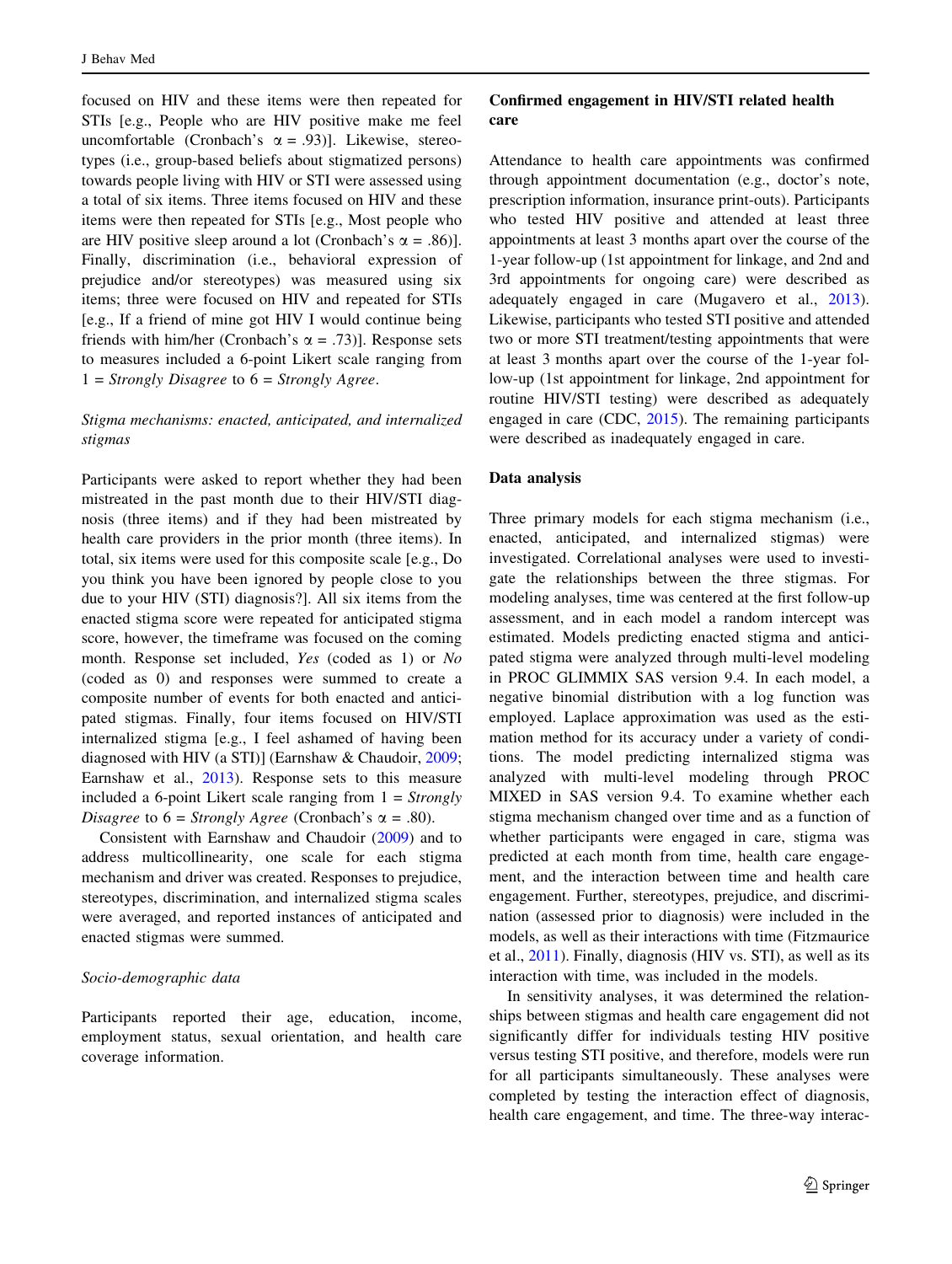|                               | Inadequate engagement<br>$n = 67$             |                | Adequate engagement<br>$n = 84$ |                |            | t(df)     |
|-------------------------------|-----------------------------------------------|----------------|---------------------------------|----------------|------------|-----------|
|                               | $\mathbf M$                                   | ${\rm SD}$     | $\mathbf M$                     |                | ${\rm SD}$ |           |
| Variable                      |                                               |                |                                 |                |            |           |
| Age                           | 26.55                                         | 7.54           | 26.34                           |                | 5.32       | .20(150)  |
| Education                     | 1.88                                          | 1.11           | 2.12                            |                | 0.87       | 1.47(151) |
|                               |                                               | ${\bf N}$      | $\%$                            | ${\bf N}$      | $\%$       | $X^2$     |
| Income                        |                                               |                |                                 |                |            |           |
| $<$ \$20,000                  |                                               | 48             | 71.6                            | 53             | 61.6       | 1.68(1)   |
| > \$21,000                    |                                               | 19             | 28.4                            | 33             | 38.4       |           |
| Currently employed (yes)      |                                               | 43             | 64.2                            | 52             | 60.5       | .22(1)    |
| Sexual orientation            |                                               |                |                                 |                |            |           |
| Same gender loving            |                                               | 35             | 53.0                            | 38             | 44.2       | 2.87(2)   |
| Bisexual                      |                                               | 26             | 39.4                            | 34             | 39.5       |           |
| Heterosexual                  |                                               | 5              | 7.6                             | 14             | 16.3       |           |
| Sexual orientation openness   |                                               |                |                                 |                |            |           |
| Open                          |                                               | 31             | 46.3                            | 43             | 50.0       | 2.46(2)   |
| Sometimes open                |                                               | 34             | 50.7                            | 36             | 41.9       |           |
| Not open                      |                                               | $\overline{2}$ | 3.0                             | 7              | 8.1        |           |
|                               | Without health coverage in past 2 years (yes) | 34             | 50.7                            | 50             | 58.8       | .99 $(1)$ |
| Has regular physician (yes)   |                                               | 28             | 41.8                            | 39             | 45.9       | .25(1)    |
|                               | Talked with doctor about sexual health (yes)  | 30             | 44.8                            | 38             | 44.7       | .01 $(1)$ |
| Where health care is received |                                               |                |                                 |                |            |           |
| Emergency room                |                                               | 23             | 34.3                            | 26             | 30.6       | 2.52(4)   |
| Community health              |                                               | $\tau$         | 10.4                            | 13             | 15.3       |           |
| Care Center                   |                                               |                |                                 |                |            |           |
| Private clinic                |                                               | 29             | 43.3                            | 36             | 42.4       |           |
| Hospital outpatient           |                                               | $\tau$         | 10.4                            | 6              | 7.1        |           |
| Other                         |                                               | $\mathbf{1}$   | 1.5                             | $\overline{4}$ | 4.7        |           |
| Depressive symptoms $\geq 10$ |                                               | 21             | 31.3                            | 26             | 30.6       | .01 $(1)$ |

Table 1 Sociodemographic variables among BMSM adequately and inadequately engaged in health care

\*\*\*p < .001; \*\*p < .01; \*p < .05

tion between HIV/STI diagnosis, engagement, and time was not significant for any model.

# Results

Of the 151 participants, 84 (56%) met the definition of being adequately engaged in care. There were no significant differences in age ( $M = 26.34$ ,  $SD = 6.30$ ), education  $[M = 2.01$  (average = some college),  $SD = .99$ ], income  $(<$  \$21,000, 66.2%), sexual orientation (same gender loving/gay, 47%), or depressive symptoms  $(M = 8.65, SD =$ 6.10) on engagement in health care (Table 1).

Analyses examining the relationships between the three types of stigmas demonstrated significant correlation between enacted and anticipated stigmas  $(r = .554**)$ .

Correlations between enacted stigma or anticipated stigma and internalized stigma were, however, non-significant (Table [2\)](#page-4-0).

# Enacted stigma and health care engagement

Experiences of enacted stigma did not vary by engagement in care  $[b = -0.22, \quad SE = 0.17, \quad t(1269) = -1.30,$  $p = .20$ . There was no difference in the change of enacted stigma over time as a function of whether participants were engaged in care  $[b = -0.01, SE = 0.01, t(1269) < 0.01]$  $p = .99$  (see Fig. 1). As for stigma drivers (all assessed prior to diagnosis), prejudice  $[b = 0.39, \, SE = 0.14,$  $t(1269) = 2.71$ ,  $p = .007$ ] and discrimination  $[b = -0.90]$ ,  $SE = 0.42$ ,  $t(1269) = -2.12$ ,  $p = .034$  were both significant predictors of enacted stigma. Finally, there was a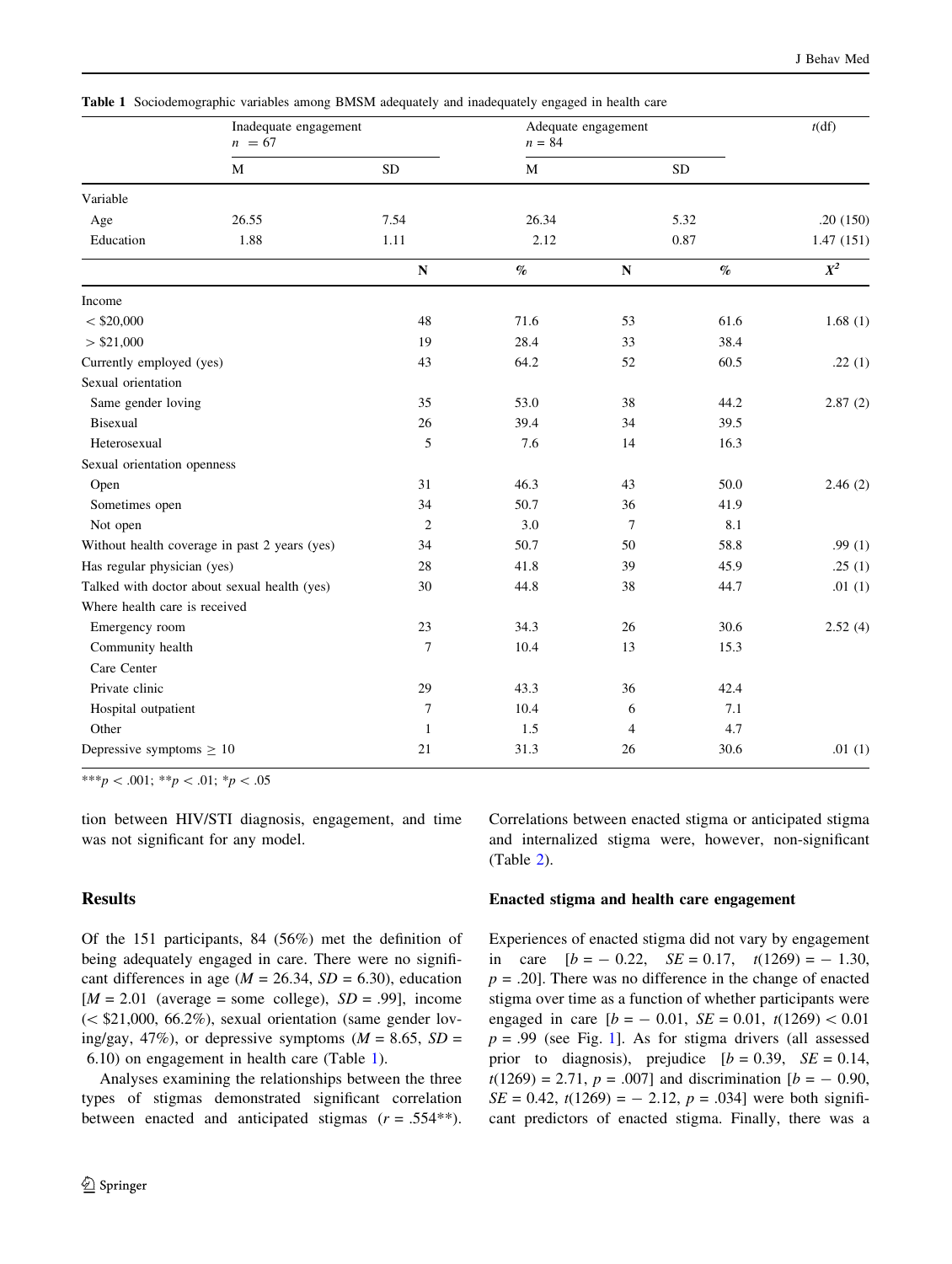<span id="page-4-0"></span>Table 2 Correlation matrix for enacted, anticipated, and internalized stigmas at first post-diagnosis follow-up assessment

|                        | 1. Enacted stigma | 2. Anticipated stigma | 3. Internalized stigma |
|------------------------|-------------------|-----------------------|------------------------|
| 1. Enacted stigma      | -                 |                       |                        |
| 2. Anticipated stigma  | $.554**$          | -                     |                        |
| 3. Internalized stigma | .06               | .12                   | -                      |
| .                      |                   |                       |                        |

 $* p < .01$ 

significant random intercept ( $\tau$ = 3.18, *SE* = 0.66,  $z$  = 4.80,  $p < .0001$ ) indicating that there was significant variance in enacted stigma across participants at the first follow-up assessment. Fixed effects estimates from all models are reported in Table [3.](#page-5-0) The relationships between health care engagement and stigma mechanisms are depicted in Fig. [1.](#page-5-0)

#### Anticipated stigma and health care engagement

Participants inadequately engaged in care reported more instances of anticipated stigma  $[b = -0.38, SE = 0.17,$  $t(1268) = -2.19$ ,  $p = .029$ ] than participants adequately engaged in care. We observed a significant effect of time  $[b = -0.05, \ \ SE = 0.01, \ \ t(1268) = -4.25, \ \ p < .0001],$ such that participants experienced a decrease in anticipated stigma over time. Prejudice  $[b = .28, \quad SE = 0.14,$  $t(1268) = 2.00, p = .045$ ] and discrimination  $[b = -0.10,$  $SE = 0.41$ ,  $t(1268) = -2.24$ ,  $p = .016$  were significant predictors of anticipated stigma. There was no difference in the change of anticipated stigma over time as a function of whether participants were engaged in care  $[b = 0.01]$ ,  $SE = 0.01$ ,  $t(1268) < 0.01$ ,  $p = .99$ ]. Finally, there was a significant random intercept  $(\tau = 3.16, \quad SE = 0.60,$  $z = 5.26$ ,  $p < .0001$ ) indicating that there was significant variance in anticipated stigma across participants at the first follow-up assessment.

### Internalized stigma and health care engagement

Internalized stigma was not related to engagement in health care  $[b = -0.02, SE = 0.08, t(1270) = -0.25, p = .80]$ . We did observe a significant effect of time  $[b = -0.05,$  $SE = 0.01$ ,  $t(1270) = -7.69$ ,  $p < .0001$ , such that participants experienced a decrease in internalized stigma over time. Prejudice was a significant predictor of internalized stigma  $[b = .22, \ SE = 0.06, \ t(1270) = 3.33, \ p < .001].$ There was no difference in the change of internalized stigma over time as a function of whether participants were engaged in care  $[b = -0.01, SE = 0.005,$  $t(1270) = -0.20, p = .84$ . There was a significant random intercept ( $\tau = 0.83$ ,  $SE = 0.10$ ,  $z = 7.90$ ,  $p < .0001$ ) indicating that there was significant variance in internalized stigma across participants at the first follow-up assessment.

## **Discussion**

The impact of stigma on engagement in health care among BMSM is a novel priority area of research (Cahill et al., [2017](#page-7-0); Quinn et al., [2017](#page-7-0)). This study is the first of its kind to evaluate, in a longitudinal approach, how stigma related to health care and health statuses unfolds during a critical time for health care engagement among BMSM (Goodreau et al., [2017;](#page-7-0) Villarosa, [2017\)](#page-8-0). Findings offer new insight into this time period and guidance for next steps when addressing stigma.

Rarely does research on stigma focus on multiple forms of stigma, however, these findings demonstrate important distinctions between observed stigmas. Anticipated stigma was reported at a significantly higher rate among BMSM not engaged in care, while this relationship did not exist when examining enacted and internalized stigmas. Anticipated stigma is unique in its focus on the perception that one will be mistreated in the future (Golub & Gamarel, [2013](#page-7-0)), as opposed to prior instances of mistreatment and one's personal endorsement of negative beliefs. It's noteworthy that individuals can experience prior mistreatment (enacted) or harbor negative self-beliefs (internalized) yet doing so does not necessarily impact accessing care, and what remains important is the belief that these experiences will continue in the future. The variability in findings may speak to the resiliency in BMSM to have had negative prior experiences (McNair et al., [2017\)](#page-7-0), but be able to seek out and continue in care regardless.

Remarkably, anticipated stigma dissipated over time (similar to internalized stigma), but remained elevated for individuals not adequately engaged in health care. This finding is likely influenced by the proximity to diagnosis and subsequent processing of a stigmatized health status or confronting an altered identity (Alonzo & Reynolds, [1995](#page-7-0)). The dissipation is consistent with prior work (Holzemer et al., [2009\)](#page-7-0) and has implications for timing of intervention work. Additionally, it's also possible that even minimal engagement in health care results in reductions in anticipated and internalized stigmas as these forms of stigma dissipated over time even for participants inadequately engaged in care.

With the strong emphasis on TasP (Cohen et al., [2011](#page-7-0)), and the documented benefits of starting antiretroviral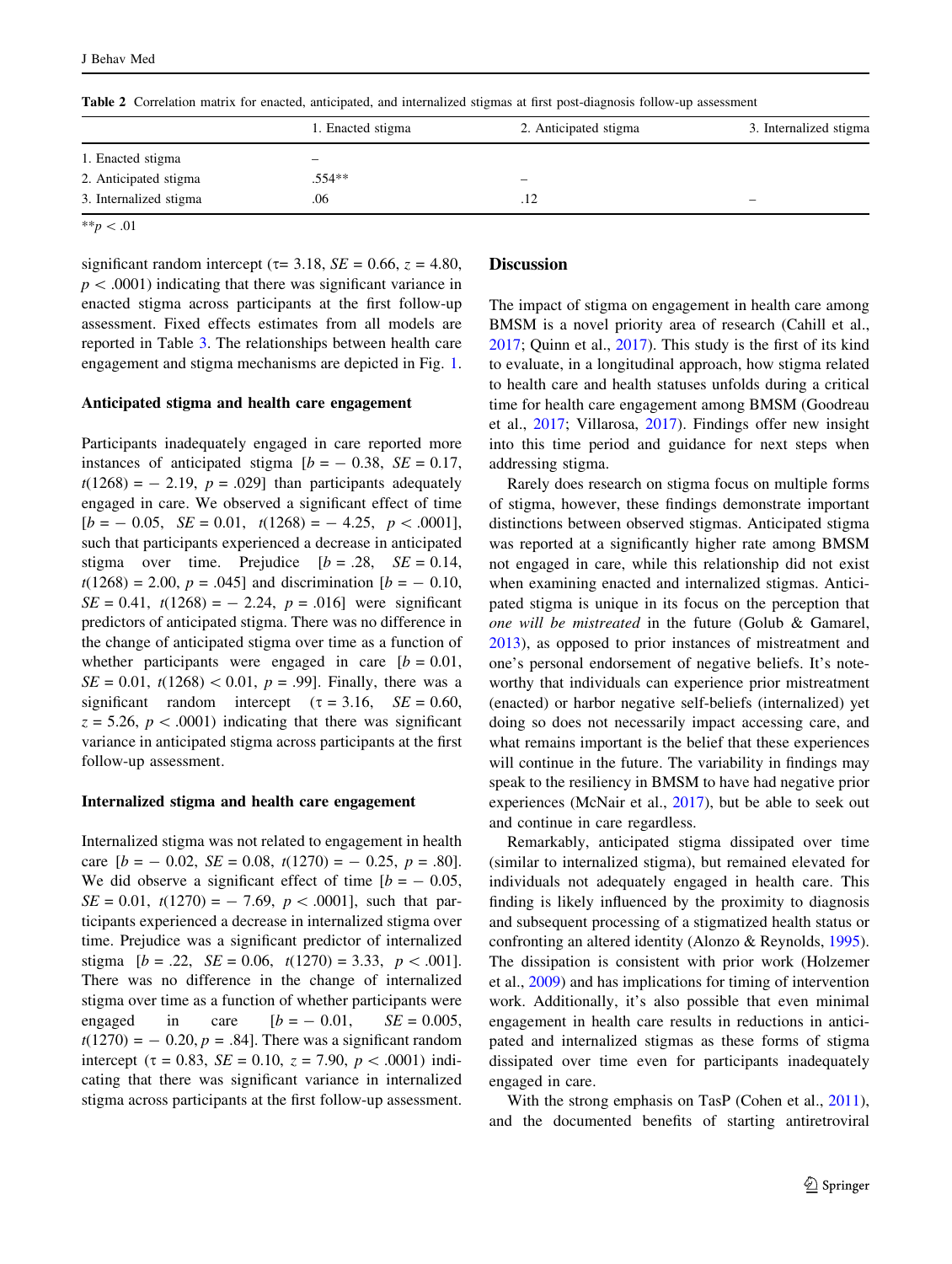<span id="page-5-0"></span>

**(b)**

Model 2: Anticipated stigma across time for participants engaged in care and those not engaged in care.



**(c)**

Model 3: Internalized stigma across time for participants engaged in care and those not engaged in care.



Fig. 1 Models depicting the relationships between experiences of stigma and health care engagements. a Model 1: enacted stigma across time for participants engaged in care and those not engaged in care. b Model 2: anticipated stigma across time for participants engaged in care and those not engaged in care. c Model 3: internalized stigma across time for participants engaged in care and those not engaged in care. Note for all models, time was centered at the first follow-up assessment and model included random intercept. PROC GLIMMIX SAS 9.4 was used with a Laplace approximation. Diagnosis, time, and the interaction between diagnosis and time were included in the models

Table 3 Fixed effects estimates for the models predicting enacted, anticipated, and internalized stigma models

| Variable                      | <b>Fixed Effects Estimate</b> | SЕ    |
|-------------------------------|-------------------------------|-------|
| Model 1 enacted stigma        |                               |       |
| Intercept                     | $-1.94***$                    | 0.22  |
| Time                          | 0.003                         | 0.01  |
| Diagnosis                     | 0.30                          | .019  |
| Diagnosis $\times$ time       | 0.003                         | 0.01  |
| Stereotypes                   | 0.02                          | 0.16  |
| Stereotypes $\times$ time     | $-0.0003$                     | 0.01  |
| Prejudice                     | $0.39**$                      | 0.14  |
| Prejudice $\times$ time       | $-0.003$                      | 0.01  |
| Discrimination                | $-0.90*$                      | 0.42  |
| Discrimination $\times$ time  | 0.02                          | 0.02  |
| Engaged in care               | $-0.22$                       | 0.17  |
| Engaged in care $\times$ time | $-0.0001$                     | 0.01  |
| Model 2 anticipated stigma    |                               |       |
| Intercept                     | $-1.22***$                    | 0.20  |
| Time                          | $-0.05***$                    | 0.01  |
| Diagnosis                     | $0.73***$                     | 0.18  |
| Diagnosis $\times$ time       | $-0.01$                       | 0.01  |
| Stereotypes                   | 0.01                          | 0.15  |
| Stereotypes $\times$ time     | 0.004                         | 0.008 |
| Prejudice                     | $0.28*$                       | 0.14  |
| Prejudice $\times$ time       | 0.006                         | 0.008 |
| Discrimination                | $-0.10*$                      | 0.41  |
| Discrimination $\times$ time  | 0.02                          | 0.02  |
| Engaged in care               | $-0.38*$                      | 0.17  |
| Engaged in care $\times$ time | 0.00002                       | 0.01  |
| Model 3 internalized stigma   |                               |       |
| Intercept                     | $3.04***$                     | 0.09  |
| Time                          | $-0.05***$                    | 0.01  |
| Diagnosis                     | $-0.03$                       | 0.09  |
| Diagnosis $\times$ time       | $-0.01*$                      | 0.01  |
| Stereotypes                   | 0.06                          | 0.07  |
| Stereotypes $\times$ time     | $0.01*$                       | 0.03  |
| Prejudice                     | $0.22***$                     | 0.06  |
| Prejudice $\times$ time       | $-0.01**$                     | 0.004 |
| Discrimination                | 0.13                          | 0.21  |
| Discrimination $\times$ time  | $-0.01$                       | 0.01  |
| Engaged in care               | $-0.02$                       | 0.08  |
| Engaged in care $\times$ time | $-0.001$                      | 0.01  |

\*\*\*p < .001; \*\*p < .01; \*p < .05

treatment early (Group et al., [2015](#page-7-0); Lifson et al., [2017\)](#page-7-0) and timely STI treatment (CDC, [2010](#page-7-0)), public health messaging has promoted immediate engagement in health care. Although the benefits of a treatment-centric approach must not be understated, this strategy does not accommodate for meeting the needs of persons who are processing emotional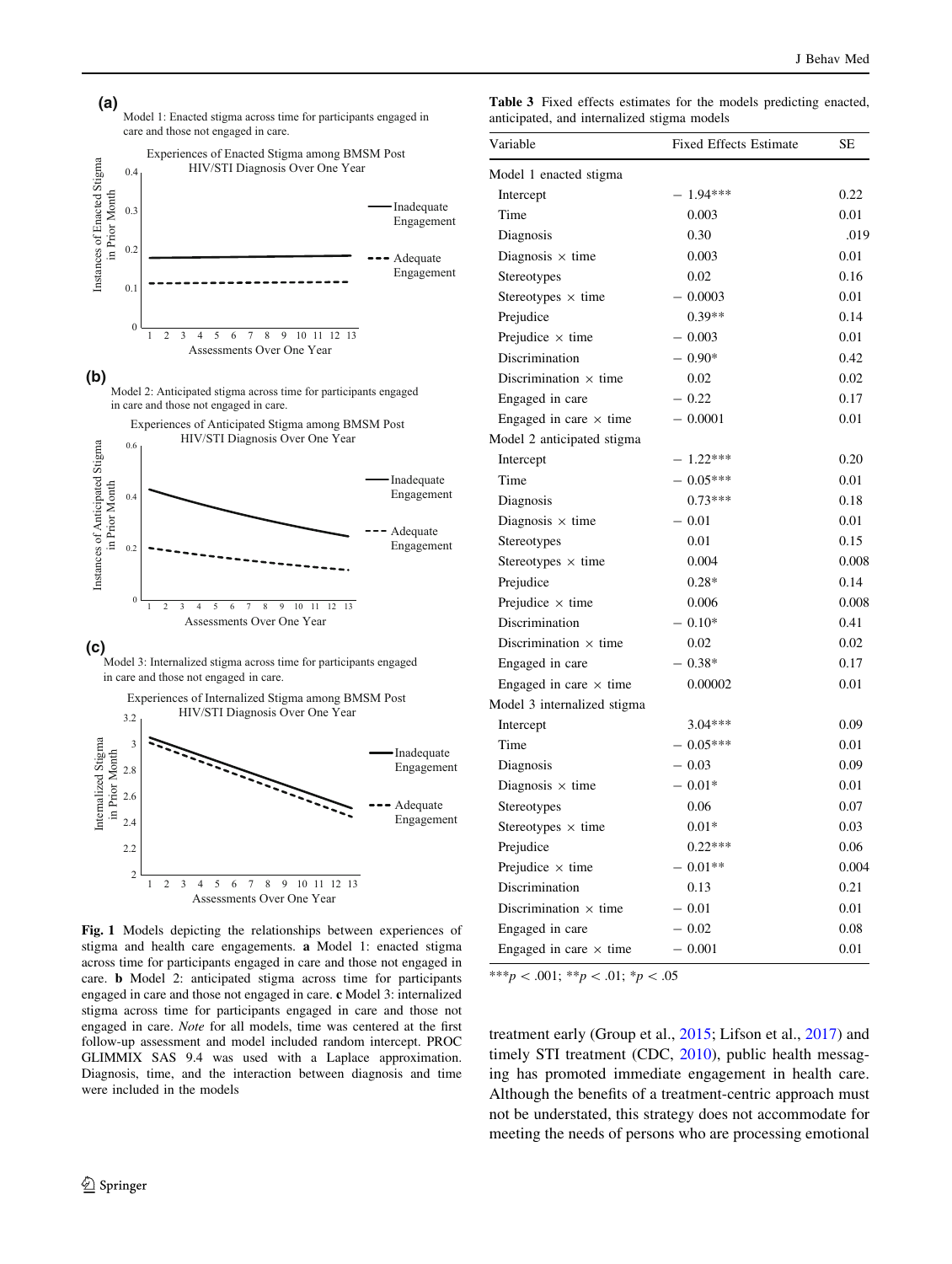barriers to care. This study is the first to demonstrate that, among BMSM, the immediate time period following diagnosis may pose challenges for treatment related interventions, or may require interventions wherein treatment is a secondary focus and more holistic approaches to care are a primary focus (e.g., negotiating disclosure and its impact on interpersonal relationships (Alonzo & Reynolds, [1995](#page-7-0)), and addressing how a change in health status may disrupt one's daily life (Scambler, [2009](#page-7-0))).

The results of the present study suggest that pre-diagnosis stigma drivers, specifically prejudice, impact postdiagnosis stigma mechanisms. Prejudice is considered the emotional component of stigma drivers [which is distinct from the cognitive (stereotypes) and behavioral (discrimination) components). The different stigma drivers are considered distinct psychological processes and are expected to differentially impact outcomes (Earnshaw & Chaudoir, [2009](#page-7-0); Link & Phelan, [2006\)](#page-7-0). Given that prejudice emerged as the only pre-diagnosis measure to predict all post-diagnosis experiences of stigma, targeting the emotional component of stigma should be prioritized. It is unknown exactly how prejudice impacts stigma mechanisms, however, it is possible that negative emotions affect one's interpretation of whether mistreatment occurred and the attribution of mistreatment. For example, someone with higher levels of HIV/STI related prejudice might be more likely to attribute experiences of mistreatment to their HIV/ STI diagnosis than individuals with lower levels of prejudice.

The association of HIV/STI transmission with ''improper or immoral behavior'' (Nyblade et al., [2009](#page-7-0)) has perpetually stymied health care engagement, resulting in steady or increasing HIV/STI rates. The cycle of stigma preventing health care access, which exacerbates transmission rates, must be broken by greater awareness of stereotypes, prejudice, and discrimination. In order to break this cycle, health care infrastructure (inclusive, in part, of staff training, advertising of services, logistical aspects of accessing care etc.) must be reconceptualized to address the gap between our most vulnerable patients and receipt of comprehensive health care. In work by Calabrese et al., (Calabrese et al., [2017\)](#page-7-0) the authors make the strong case for routinization of addressing sexual health in medical settings as a way to address stigma and improve health care engagement. This approach could incorporate brief assessments of stigma, and be used as a marker for individuals potentially at-risk for falling out of care.

### Limitations

The results of the study must be interpreted in light of their limitations. First, some measures in the study relied on selfreported information which may be prone to social desirability bias. Further, constructs were assessed repeatedly and, therefore, may be prone to response bias. Third, data come from individuals residing in and around the Atlanta metro area and may or may not be generalizable to individuals outside of the study target area. Likewise, most participants reported incomes  $\lt$  \$20,000, which may further limit generalizability to broader communities of BMSM. Fourth, prior STI testing and treatment history were not included in the current study, and therefore, it is unknown how this history may have affected experiences of stigma in the current study. Finally, although effects were detected, the small sample size impacts power and reproducibility of results.

### **Conclusions**

In this study, we examined multiple experiences of stigma over the span of 1-year by way of the HIV Stigma Framework; importantly, we found that anticipated stigma operates separately from enacted and internalized stigma for BMSM. Based on these findings, the mechanisms through which multiple types of stigma affect the health of BMSM related to their health care engagement differ based on type of stigma (e.g., enacted, anticipated, internalized). Given the unique experiences and overall heightened risk for HIV/STIs among BMSM, research needs to continue disentangling the complexities of stigma for this increasingly vulnerable population. These findings further expand the empirical base related to stigma's role in accessing and engaging with the health care system for BMSM.

Acknowledgements This work was supported by National Institutes of Health Grants R01MH109409, R01MH094230 and R01NR013865.

#### Compliance with ethical standards

Conflict of interest Lisa A. Eaton, Valerie A. Earnshaw, Jessica L. Maksut, Katherine R. Thorson, Ryan J. Watson, and Jose A. Bauermeister declare that they have no conflict of interest.

Human and animal rights and Informed consent All procedures were in accordance with the ethical standards of the institutional research committees and with the 1964 Helsinki declaration and its later amendments or comparable ethical standards. Informed consent was obtained from all individual participants included in the study.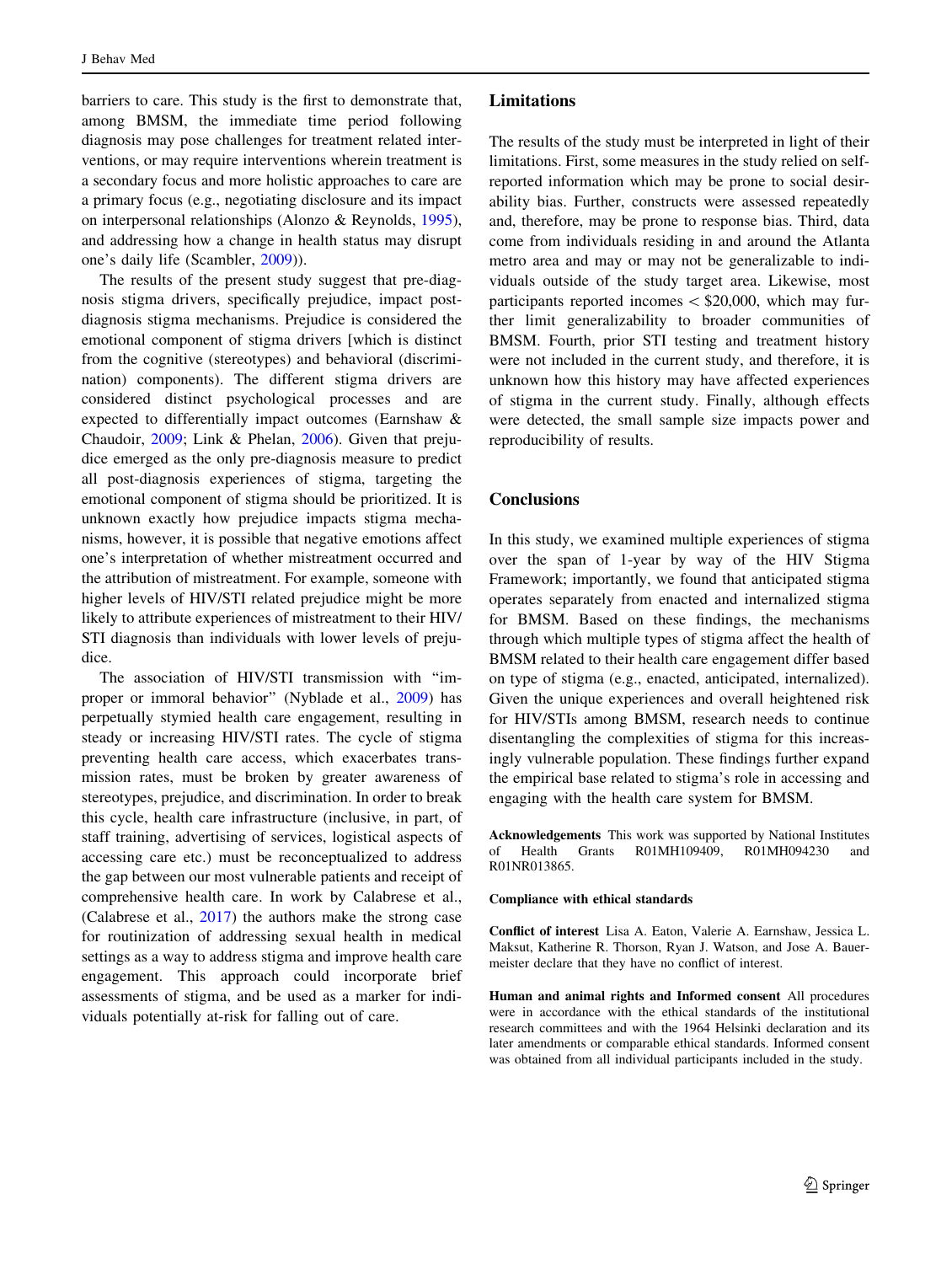### <span id="page-7-0"></span>References

- Alonzo, A. A., & Reynolds, N. R. (1995). Stigma, HIV and AIDS: An exploration and elaboration of a stigma trajectory. Social Science and Medicine, 41, 303–315.
- Baral, S., Logie, C. H., Grosso, A., Wirtz, A. L., & Beyrer, C. (2013). Modified social ecological model: A tool to guide the assessment of the risks and risk contexts of HIV epidemics. BMC Public Health, 13, 482. <https://doi.org/10.1186/1471-2458-13-482>
- Cahill, S., Taylor, S. W., Elsesser, S. A., Mena, L., Hickson, D., & Mayer, K. H. (2017). Stigma, medical mistrust, and perceived racism may affect PrEP awareness and uptake in black compared to white gay and bisexual men in Jackson, Mississippi and Boston, Massachusetts. AIDS Care, 29, 1351–1358. [https://doi.](https://doi.org/10.1080/09540121.2017.1300633) [org/10.1080/09540121.2017.1300633](https://doi.org/10.1080/09540121.2017.1300633)
- Calabrese, S. K., Krakower, D. S., & Mayer, K. H. (2017). Integrating HIV preexposure prophylaxis (PrEP) into routine preventive health care to avoid exacerbating disparities. American Journal of Public Health, 107, 1883–1889.
- CDC. (2010). The role of STD prevention and treatment in HIV prevention. [https://www.cdc.gov/std/hiv/stds-and-hiv-fact-sheet](https://www.cdc.gov/std/hiv/stds-and-hiv-fact-sheet-press.pdf)[press.pdf.](https://www.cdc.gov/std/hiv/stds-and-hiv-fact-sheet-press.pdf) Accessed 15 Aug 2017.
- CDC. (2015). STD & HIV screening recommendations. [https://www.](https://www.cdc.gov/std/prevention/screeningreccs.htm) [cdc.gov/std/prevention/screeningreccs.htm](https://www.cdc.gov/std/prevention/screeningreccs.htm). Accessed 15 Aug 2017.
- CDC. (2016). Half of black gay men and a quarter of Latino gay men projected to be diagnosed within their lifetime. [http://www.cdc.](http://www.cdc.gov/nchhstp/newsroom/2016/croi-press-release-risk.html) [gov/nchhstp/newsroom/2016/croi-press-release-risk.html](http://www.cdc.gov/nchhstp/newsroom/2016/croi-press-release-risk.html). Accessed 15 Aug 2017.
- Cohen, M. S., Chen, Y. Q., McCauley, M., Gamble, T., Hosseinipour, M. C., Kumarasamy, N., et al. (2011). Prevention of HIV-1 infection with early antiretroviral therapy. New England Journal of Medicine, 365, 493–505. [https://doi.org/10.1056/](https://doi.org/10.1056/NEJMoa1105243) [NEJMoa1105243](https://doi.org/10.1056/NEJMoa1105243)
- Dowshen, N., Binns, H. J., & Garofalo, R. (2009). Experiences of HIV-related stigma among young men who have sex with men. AIDS Patient Care STDS, 23, 371–376. [https://doi.org/10.1089/](https://doi.org/10.1089/apc.2008.0256) [apc.2008.0256](https://doi.org/10.1089/apc.2008.0256)
- Earnshaw, V. A., & Chaudoir, S. R. (2009). From conceptualizing to measuring HIV stigma: A review of HIV stigma mechanism measures. AIDS and Behavior, 13, 1160–1177. [https://doi.org/](https://doi.org/10.1007/s10461-009-9593-3) [10.1007/s10461-009-9593-3](https://doi.org/10.1007/s10461-009-9593-3)
- Earnshaw, V. A., Smith, L. R., Chaudoir, S. R., Amico, K. R., & Copenhaver, M. M. (2013). HIV stigma mechanisms and wellbeing among PLWH: A test of the HIV stigma framework. AIDS and Behavior, 17, 1785–1795. [https://doi.org/10.1007/s10461-](https://doi.org/10.1007/s10461-013-0437-9) [013-0437-9](https://doi.org/10.1007/s10461-013-0437-9)
- Eaton, L. A., Kalichman, S. C., Kalichman, M. O., Driffin, D. D., Baldwin, R., Zohren, L., et al. (2017). Randomised controlled trial of a sexual risk reduction intervention for STI prevention among men who have sex with men in the USA. Sexually Transmitted Infections. [https://doi.org/10.1136/sextrans-2016-](https://doi.org/10.1136/sextrans-2016-052835) [052835](https://doi.org/10.1136/sextrans-2016-052835)
- Fitzmaurice, G., Laird, N., & Ware, J. (2011). Applied longitudinal analysis (2nd ed.). New Jersey: Wiley.
- Garofalo, R., Hotton, A. L., Kuhns, L. M., Gratzer, B., & Mustanski, B. (2016). Incidence of HIV infection and sexually transmitted infections and related risk factors among very young men who have sex with men. Journal of Acquired Immune Deficiency Syndromes, 72, 79–86. [https://doi.org/10.1097/QAI.0000000000](https://doi.org/10.1097/QAI.0000000000000933) [000933](https://doi.org/10.1097/QAI.0000000000000933)
- Golub, S. A., & Gamarel, K. E. (2013). The impact of anticipated HIV stigma on delays in HIV testing behaviors: Findings from a community-based sample of men who have sex with men and

transgender women in New York City. AIDS Patient Care STDS, 27, 621–627. <https://doi.org/10.1089/apc.2013.0245>

- Goodreau, S. M., Rosenberg, E. S., Jenness, S. M., Luisi, N., Stansfield, S. E., Millett, G. A., et al. (2017). Sources of racial disparities in HIV prevalence in men who have sex with men in Atlanta, GA, USA: A modelling study. Lancet HIV. [https://doi.](https://doi.org/10.1016/S2352-3018(17)30067-X) [org/10.1016/S2352-3018\(17\)30067-X](https://doi.org/10.1016/S2352-3018(17)30067-X)
- Group, I. S. S., Lundgren, J. D., Babiker, A. G., Gordin, F., Emery, S., Grund, B., et al. (2015). Initiation of antiretroviral therapy in early asymptomatic HIV infection. New England Journal of Medicine, 373, 795–807. [https://doi.org/10.1056/](https://doi.org/10.1056/nejmoa1506816) [nejmoa1506816](https://doi.org/10.1056/nejmoa1506816)
- Holzemer, W. L., Makoae, L. N., Greeff, M., Dlamini, P. S., Kohi, T. W., Chirwa, M. L., et al. (2009). Measuring HIV stigma for PLHAs and nurses over time in five African countries. SAHARA J, 6, 76–82.
- Koblin, B. A., Mayer, K. H., Eshleman, S. H., Wang, L., Mannheimer, S., del Rio, C., et al. (2013). Correlates of HIV acquisition in a cohort of Black men who have sex with men in the United States: HIV prevention trials network (HPTN) 061. PLoS ONE, 8, e70413. [https://doi.org/10.1371/journal.pone.](https://doi.org/10.1371/journal.pone.0070413) [0070413](https://doi.org/10.1371/journal.pone.0070413)
- Lifson, A. R., Grund, B., Gardner, E. M., Kaplan, R., Denning, E., & Engen, N. (2017). Improved quality of life with immediate versus deferred initiation of antiretroviral therapy in early asymptomatic HIV infection. AIDS, 31, 953–963. [https://doi.](https://doi.org/10.1097/qad.0000000000001417) [org/10.1097/qad.0000000000001417](https://doi.org/10.1097/qad.0000000000001417)
- Link, B. G., & Phelan, J. C. (2006). Stigma and its public health implications. Lancet, 367, 528–529. [https://doi.org/10.1016/](https://doi.org/10.1016/S0140-6736(06)68184-1) [S0140-6736\(06\)68184-1](https://doi.org/10.1016/S0140-6736(06)68184-1)
- Matthews, D. D., Herrick, A. L., Coulter, R. W., Friedman, M. R., Mills, T. C., Eaton, L. A., et al. (2016). Running backwards: Consequences of current HIV incidence rates for the next generation of Black MSM in the United States. AIDS and Behavior, 20, 7–16. <https://doi.org/10.1007/s10461-015-1158-z>
- McNair, O. S., Gipson, J. A., Denson, D., Thompson, D. V., Sutton, M. Y., & Hickson, D. A. (2017). The associations of resilience and HIV risk behaviors among black gay, bisexual, other men who have sex with men (MSM) in the Deep South: The MARI study. AIDS and Behavior. [https://doi.org/10.1007/s10461-017-](https://doi.org/10.1007/s10461-017-1881-8) [1881-8](https://doi.org/10.1007/s10461-017-1881-8)
- Millett, G. A., Peterson, J. L., Flores, S. A., Hart, T. A., Jeffries, W. L., Wilson, P. A., et al. (2012). Comparisons of disparities and risks of HIV infection in black and other men who have sex with men in Canada, UK, and USA: A meta-analysis. Lancet, 380, 341–348. [https://doi.org/10.1016/S0140-6736\(12\)60899-X](https://doi.org/10.1016/S0140-6736(12)60899-X)
- Millett, G. A., Peterson, J. L., Wolitski, R. J., & Stall, R. (2006). Greater risk for HIV infection of black men who have sex with men: A critical literature review. American Journal of Public Health, 96, 1007–1019. [https://doi.org/10.2105/AJPH.2005.](https://doi.org/10.2105/AJPH.2005.066720) [066720](https://doi.org/10.2105/AJPH.2005.066720)
- Mugavero, M. J., Amico, K. R., Horn, T., & Thompson, M. A. (2013). The state of engagement in HIV care in the United States: From cascade to continuum to control. Clinical Infectious Diseases, 57, 1164–1171. <https://doi.org/10.1093/cid/cit420>
- Nyblade, L., Stangl, A., Weiss, E., & Ashburn, K. (2009). Combating HIV stigma in health care settings: What works? Journal of the International AIDS Society, 12, 15.
- Quinn, K., Voisin, D. R., Bouris, A., Jaffe, K., Kuhns, L., Eavou, R., et al. (2017). Multiple dimensions of stigma and health related factors among young Black men who have sex with men. AIDS and Behavior, 21, 207–216. [https://doi.org/10.1007/s10461-016-](https://doi.org/10.1007/s10461-016-1439-1) [1439-1](https://doi.org/10.1007/s10461-016-1439-1)
- Scambler, G. (2009). Health-related stigma. Sociology of Health & Illness, 31, 441–455. [https://doi.org/10.1111/j.1467-9566.2009.](https://doi.org/10.1111/j.1467-9566.2009.01161.x) [01161.x](https://doi.org/10.1111/j.1467-9566.2009.01161.x)